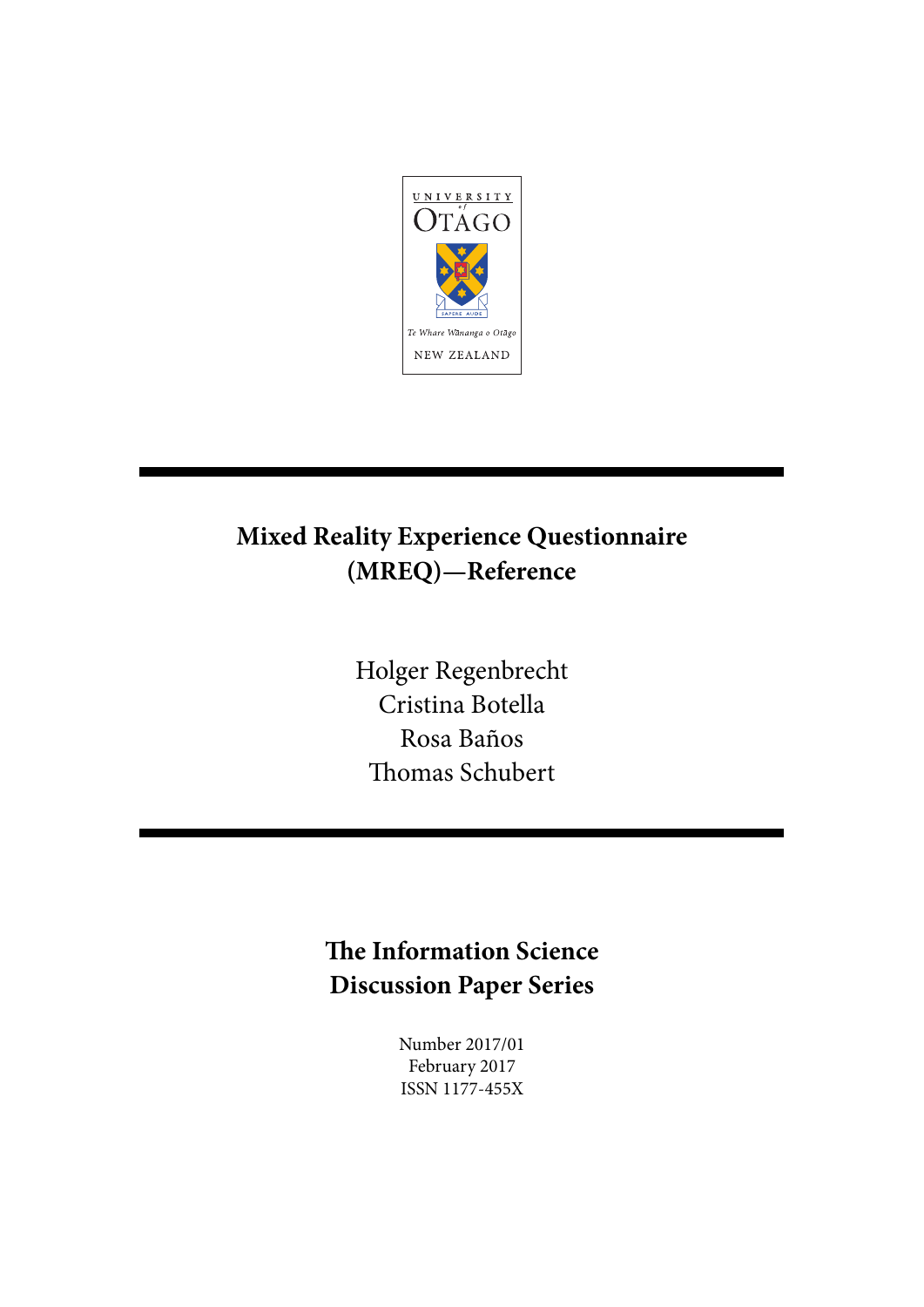### **University of Otago**

### **Department of Information Science**

The Department of Information Science is one of six departments that make up the Otago Business School at the University of Otago. The department offers courses of study leading to a major in Information Science within the BCom, BA and BSc degrees. In addition to undergraduate teaching, the department is also strongly involved in postgraduate research programmes leading to MCom, MA, MSc and PhD degrees. Research projects in autonomous systems, data science, human computer interaction, information systems and software engineering, and intelligent computing and networking are particularly well supported.

The views expressed in this paper are not necessarily those of the department as a whole. The accuracy of the information presented in this paper is the sole responsibility of the authors.

## **Copyright**

Copyright remains with the authors. Permission to copy for research or teaching purposes is granted on the condition that the authors and the Series are given due acknowledgment. Reproduction in any form for purposes other than research or teaching is forbidden unless prior written permission has been obtained from the authors.

## **Correspondence**

This paper represents work to date and may not necessarily form the basis for the authors' final conclusions relating to this topic. It is likely, however, that the paper will appear in some form in a journal or in conference proceedings in the near future. The authors would be pleased to receive correspondence in connection with any of the issues raised in this paper, or for subsequent publication details. Please write directly to the authors at the address provided below, or via the email address in the paper (if provided). Details of final journal/conference publication venues for these papers are also provided on the Department's publications web pages: http://www.otago.ac.nz/informationscience/publications/. Any other correspondence concerning the Series should be sent to the DPS Coordinator.

> Department of Information Science University of Otago P O Box 56 Dunedin NEW ZEALAND

Fax: +64 3 479 8311 email: infoscience.dps@otago.ac.nz www: http://www.otago.ac.nz/informationscience/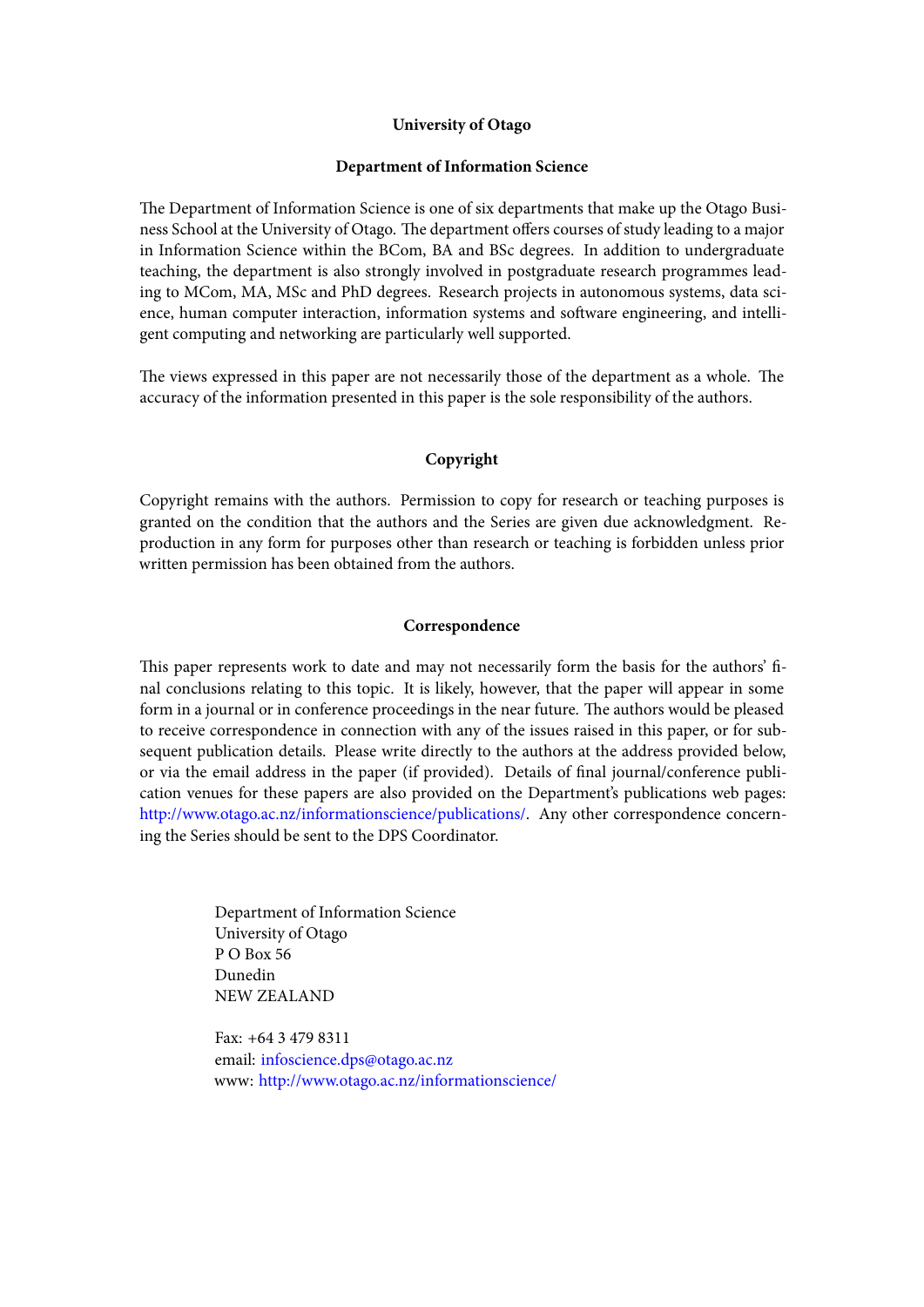# **Mixed Reality Experience Questionnaire (MREQ) - Reference**

**H. Regenbrecht**  University of Otago New Zealand holger.regenbrecht @otago.ac.nz

**Cristina Botella**  Universitat Jaume I de Castelló Spain botella@uji.es

#### **ABSTRACT**

The Mixed Reality Experience Questionnaire (MREQ) is designed to be used as a measure of a user's sense of presence and their general experienced perception of an Augmented Reality, Virtual Reality, or Augmented Virtuality environment. It consists of 33 seven-point-Likert-like items. Researchers might want to apply all or only some of those items.

This Technical Report serves as a reference. Researchers who use this MREQ are asked to send their findings and/or publications to the first author and to cite this Technical Report.

#### **Author Keywords**

Sense of Presence, Mixed Reality, Augmented Reality, **Ouestionnaire** 

## **MIXED REALITY ENVIRONMENT: ELEMENTS**

Figure 1 shows the relationships in a typical Mixed Reality environment. Those relationships form the basis for the MREQ.



#### **Figure 1. Overview of Relationships between User and MR Elements**

**Technical Report**  Information Science, HCI University of Otago P.O. Box 56 9054 Dunedin New Zealand

Contact: holger.regenbrecht@otago.ac.nz

**Rosa M Baños**  University of Valencia Spain rosa.banos@uv.es **Thomas Schubert**  University of Oslo

Norway thomas.wolfgang. schubert@gmail.com

#### **QUESTIONNAIRE CONSTRUCTION**

The following table presents the list of all items which can be used in measuring the MR experience. We list primary and secondary (alternative) items to be applied in different scenarios and tasks.

All items have "strongly disagree" and "strongly agree" as anchors ranging from 1 to 7. No other qualifying information is given (e.g. no middle anchor text) (Likertlike scale) See figure 2 for an example.

The virtual objects and I were in the same environment.

|  |  | strongly 〇 〇 〇 〇 〇 〇 〇 |  | strongly<br>agree |
|--|--|------------------------|--|-------------------|
|  |  |                        |  |                   |

**Figure 2. MREQ example item** 

Items in square brackets in Table 1 can either be used as is or can be replaced by the actual name of the virtual object(s). E.g. "The cups belonged to the virtual environment." Similar for all other texts in square brackets.

All or selected only items can be used (Table 1).

#### **Additional notes:**

In collaborative MR environments [agents] would normally refer to other people present in the environment. Those might be real people present in the real environment (co-located) or more or less realistic visualisations (e.g. blue-c voxelized) or embedded video streams (like in cAR/PE! Regenbrecht (2004). [virtually presented agents] refers to avatars in different shapes and forms, like e.g. in SecondLife. Also, [agents] might be manually, automatically or AI-controlled animals or other creatures.

Virtual Environments within the real environment are for instance worlds-in-miniature (e.g. MagicBook worlds). Some users might also consider groups of virtual objects as belonging to one virtual environment (which often, in fact they are).

Some MR environments, e.g. clinical applications, require special, alternative items. This can be existing or modified versions of the MREQ or other questionnaires. Preferably one should try to modify MREQ questions.